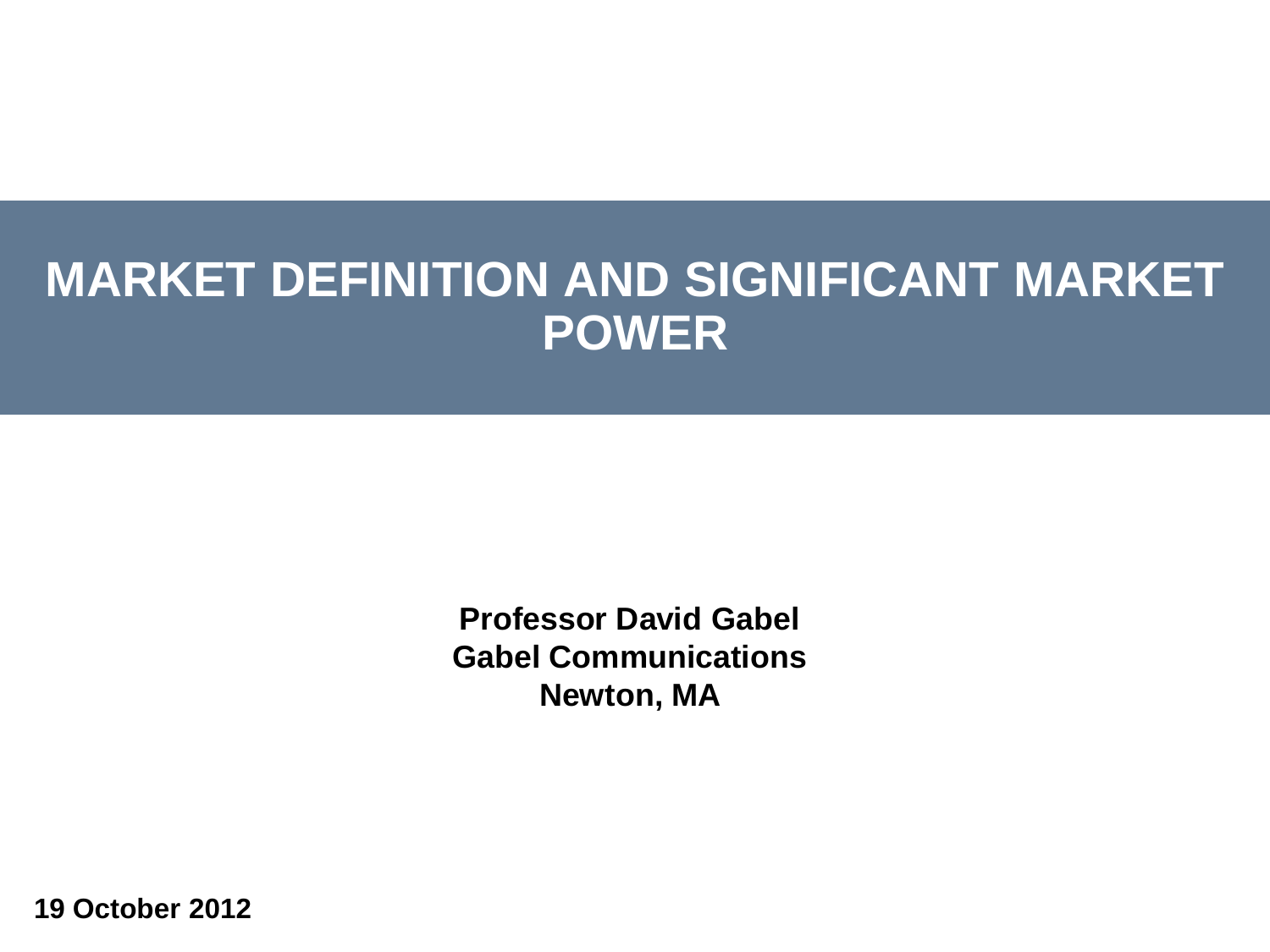# **MARKET DEFINITION**

- Identify Candidate Markets
- Define Markets
- Evaluate for Significant Market Power
- Remedies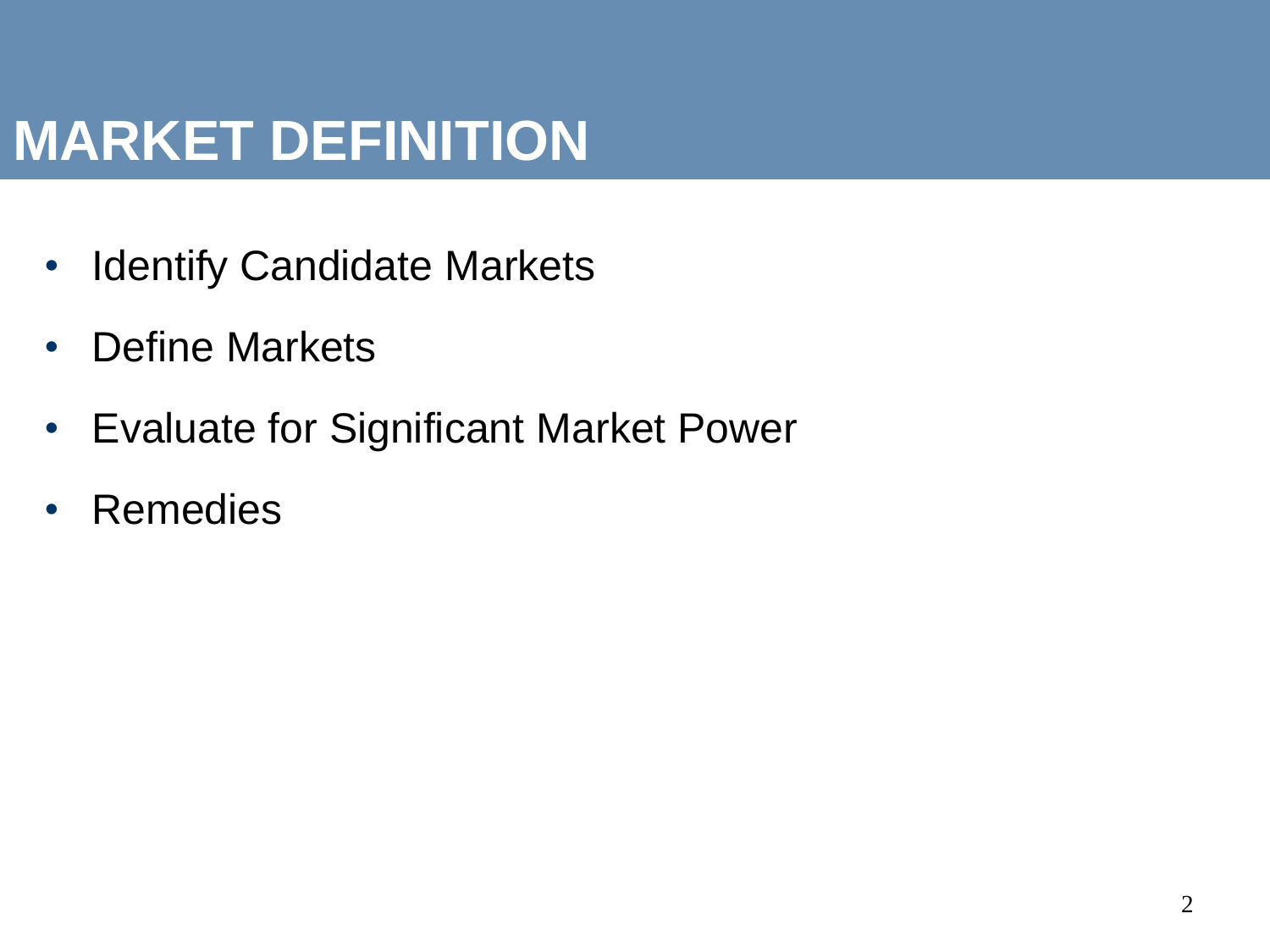#### **Purpose of Market Definition**

- Identify markets so as to assess the competitive constraints faced by communications providers for the purposes of determining regulatory remedies.
- A finding that a given service is in a particular market does not mean that services outside of the market are irrelevant in considering the question of market power as they may still provide some competitive constraint on suppliers in the market under consideration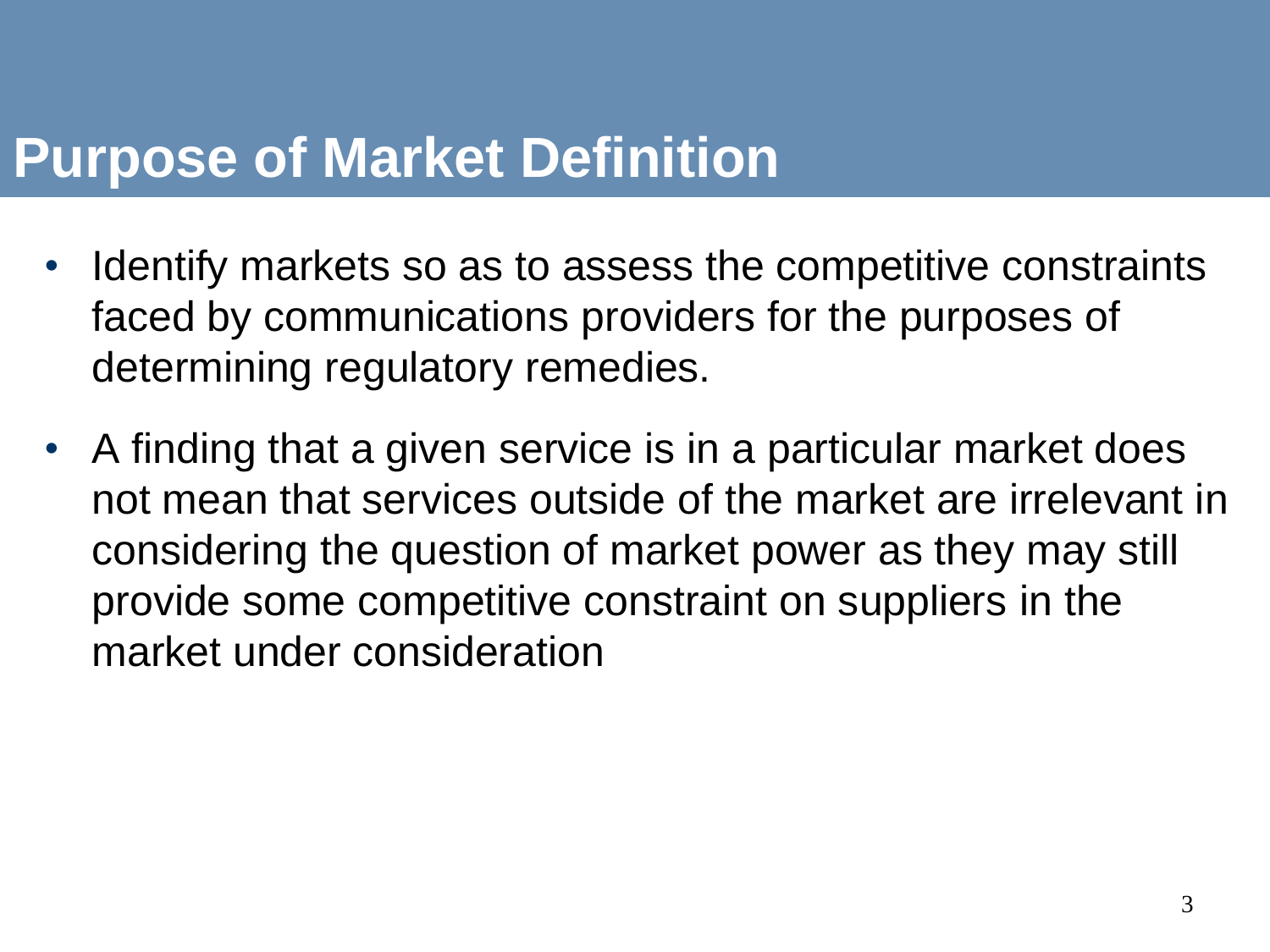#### **Candidate Markets**

In accordance with section 22(1) of the Electronic Communications Act (EC Act), the RA will first publish a *Notice identifying the electronic communications markets susceptible to ex ante regulation* ("Markets Notice"). The Markets Notice will establish preliminary market definitions. Markets may be susceptible to the imposition of ex ante remedies if, per 22(2), there are barriers to entry, no anticipated changes that would make the market competitive in the future, and the application of ex post competition rules alone would not be sufficient to promote or preserve effective competition in the relevant market.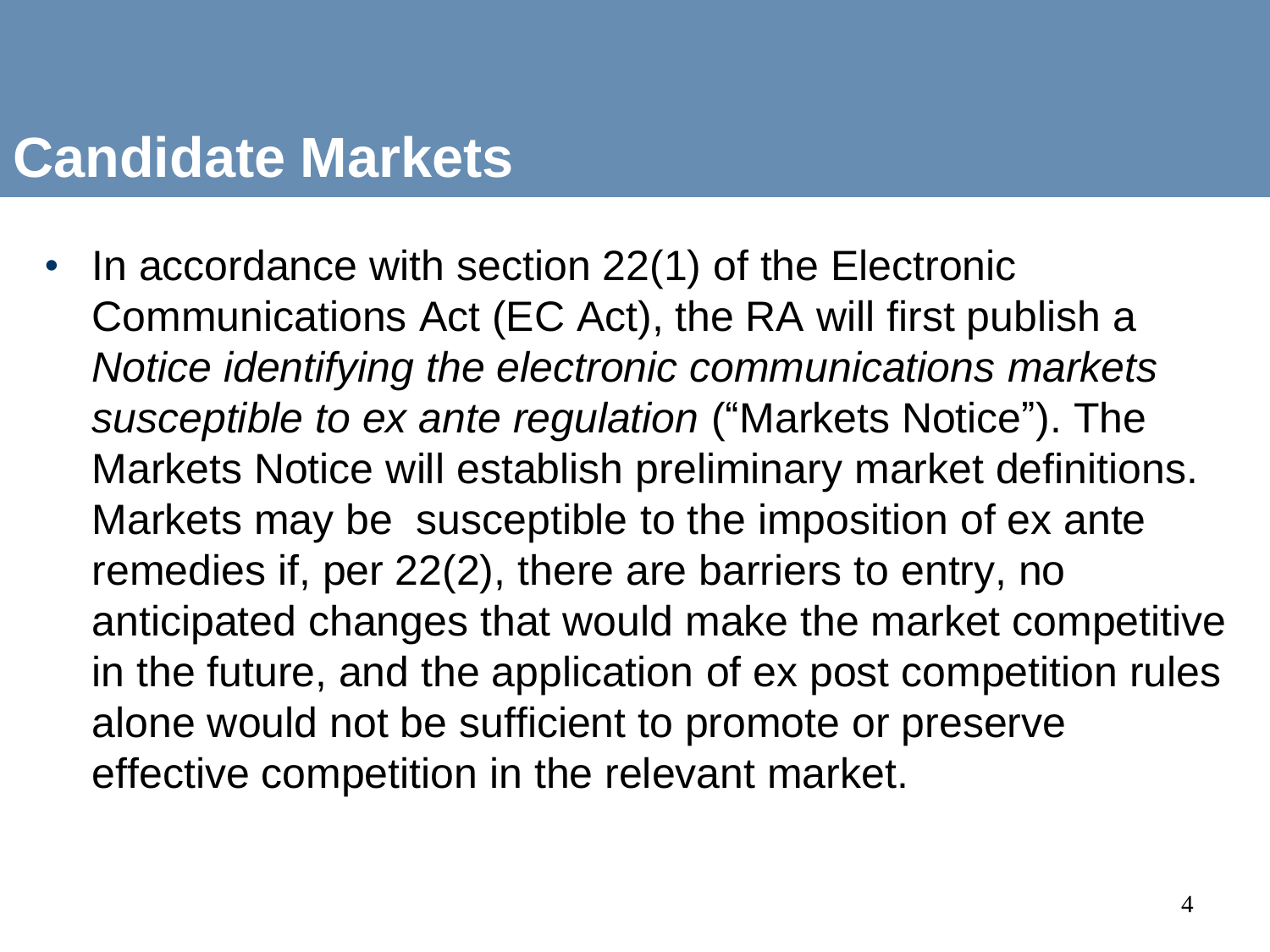### **Determining if one or more firms have SMP**

- Section 23(4) of the EC Act requires that the RA conducts a consultation that includes an assessment of the definition of the Candidate Markets as part of the market review process. In particular, section 23(4) states that:
- The Authority shall conduct a public consultation to review those markets identified in accordance with section 22 that in its view are susceptible to ex ante regulation, if any, or pursuant to subsection (6), for the purposes of—
	- evaluating whether these relevant markets are, or continue to be, correctly defined based on an economic assessment of supply and demand;
	- analysing whether a communications provider, individually or with others, in fact possesses, or continues to hold, significant market power in one or more of these relevant markets based on the applicable facts and circumstances; and
	- deciding which obligations, if any, should be imposed in respect of each relevant market characterised by significant market power in order to promote or preserve effective competition, in accordance with section 24.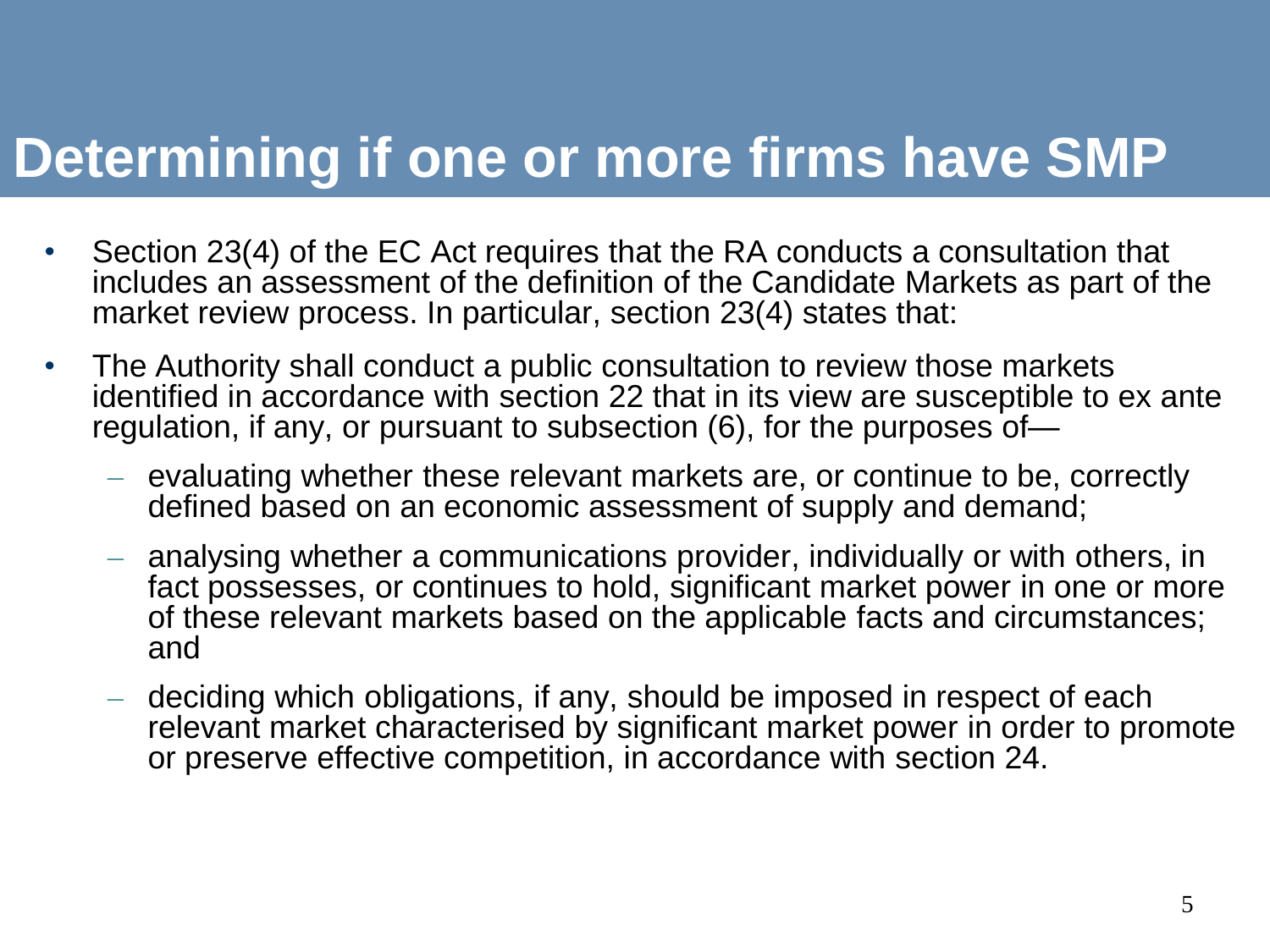#### **Determining Markets**

- The analysis has involved the definition of markets using internationally accepted methods of determining:
	- which products are sufficiently substitutable that they are in the same market – in doing so the standard tests for demand- and supply- side substitution have been applied;
	- whether there are distinct geographic markets within Bermuda; and
	- whether there are distinct customer markets.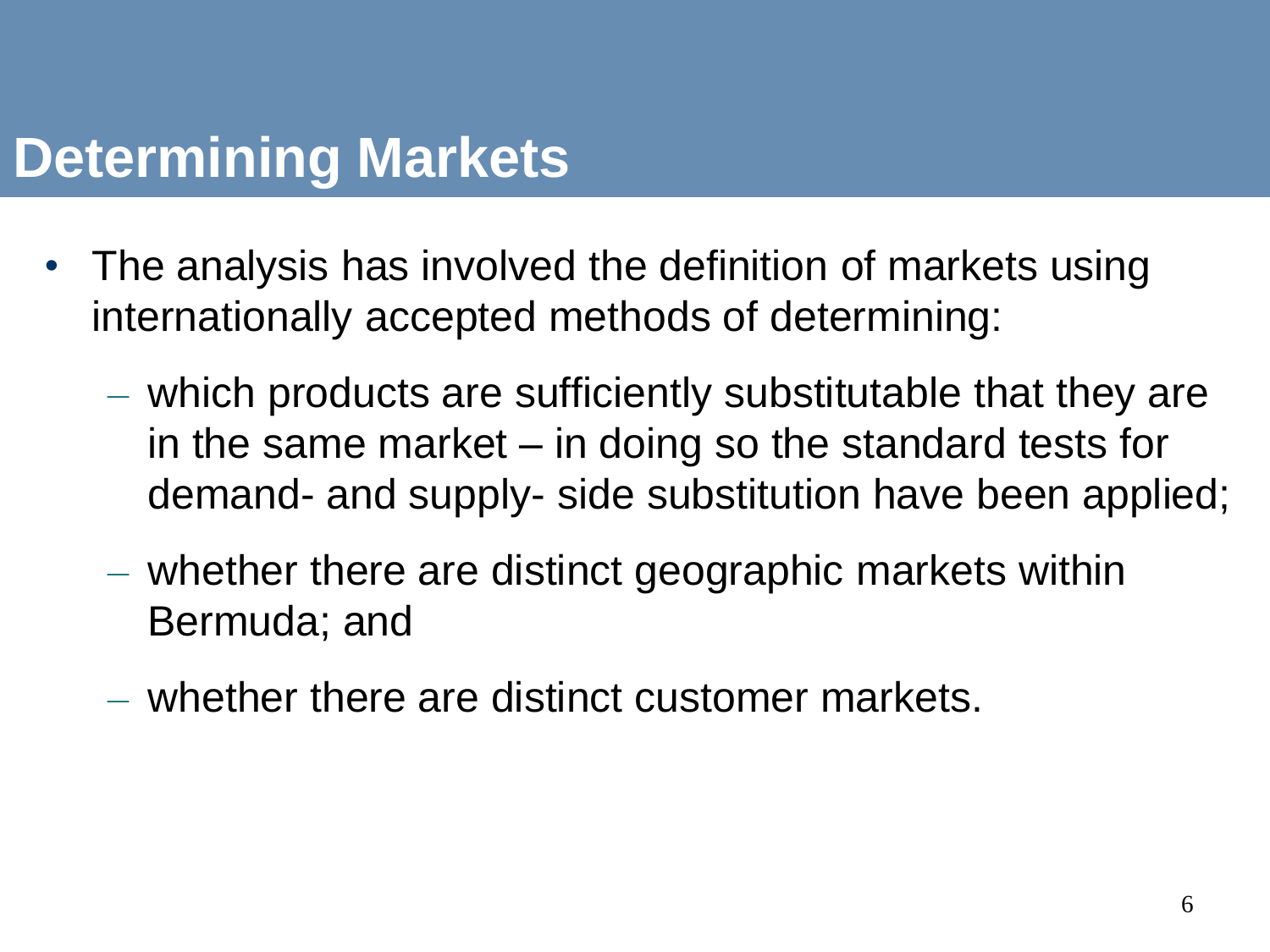# **Key Analytical Issues**

- Are retail access and local calling in the same market? (section III.A) This issue is relevant to both the fixed and mobile markets.
- Which technologies fall into the fixed access and calling markets? (section III.B) This discussion relates to the fixed access, local calling and international services. Mobile technologies are not discussed in this section (being discussed subsequently).
- Are fixed and mobile services sufficiently substitutable that they lie in the same market? (section III.C)
- Are there distinct markets for different customer types, and if so what are the customer market delineations? (section III.D) This issue is relevant to all retail markets considered.
- Are the markets national or are there distinct geographic markets? (section III.E) This issue is relevant to all markets considered.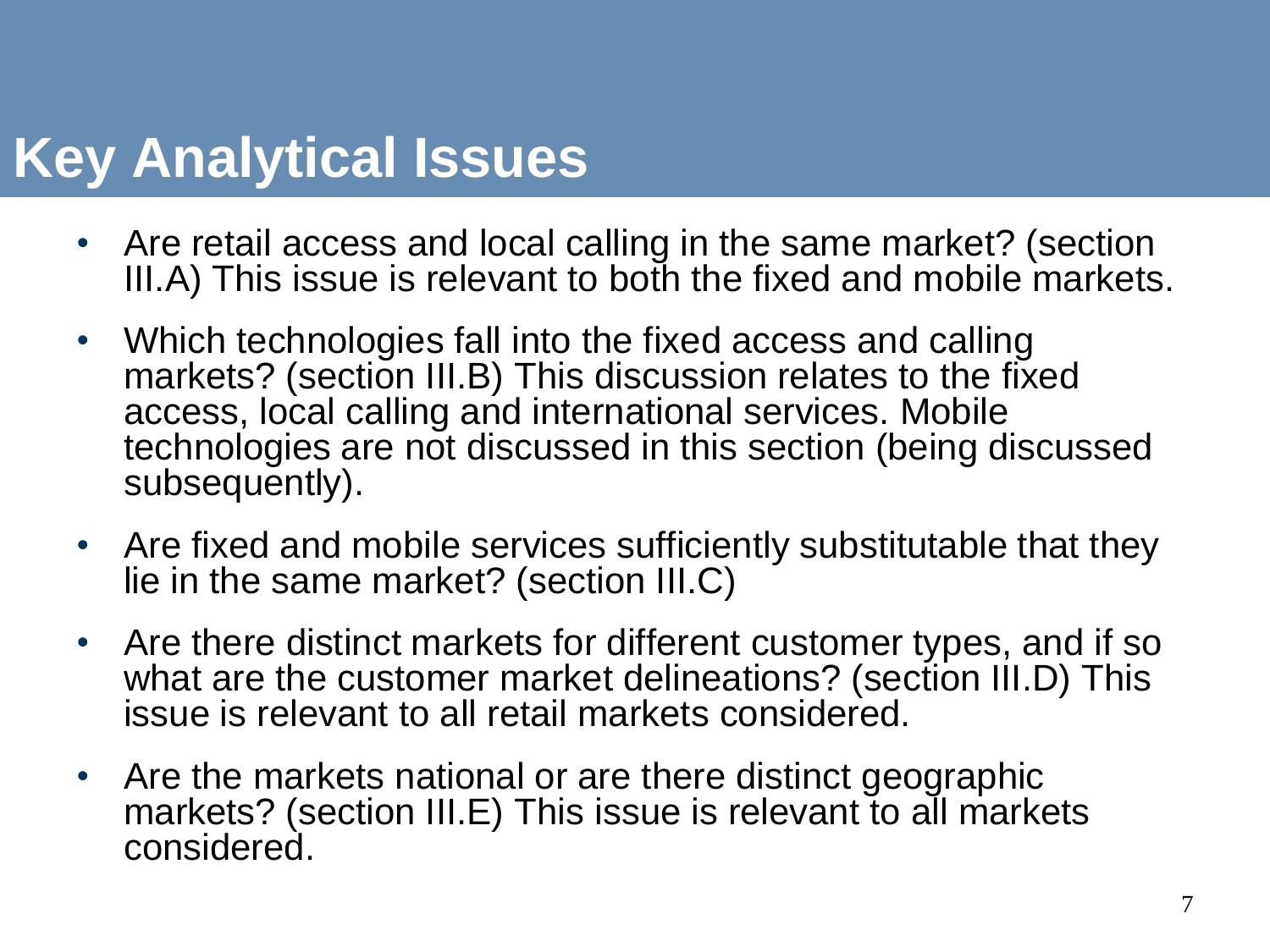# **Fixed Access & Voice**

#### **Table 1: Survey results regarding percentage of respondents that have a landline connection**

Source: *Bermuda Omnibus*

| Date              | Percentage of Respondents<br>that Have Landline Phone at<br>home |
|-------------------|------------------------------------------------------------------|
| September 2009    | 94%                                                              |
| December 2009     | 96%                                                              |
| <b>March 2010</b> | 95%                                                              |
| <b>June 2010</b>  | 95%                                                              |
| December 2010     | 95%                                                              |
| March 2011        | 97%                                                              |
| December 2011     | 94%                                                              |

- BTC substantial market share today.
- Increase in wireless only households.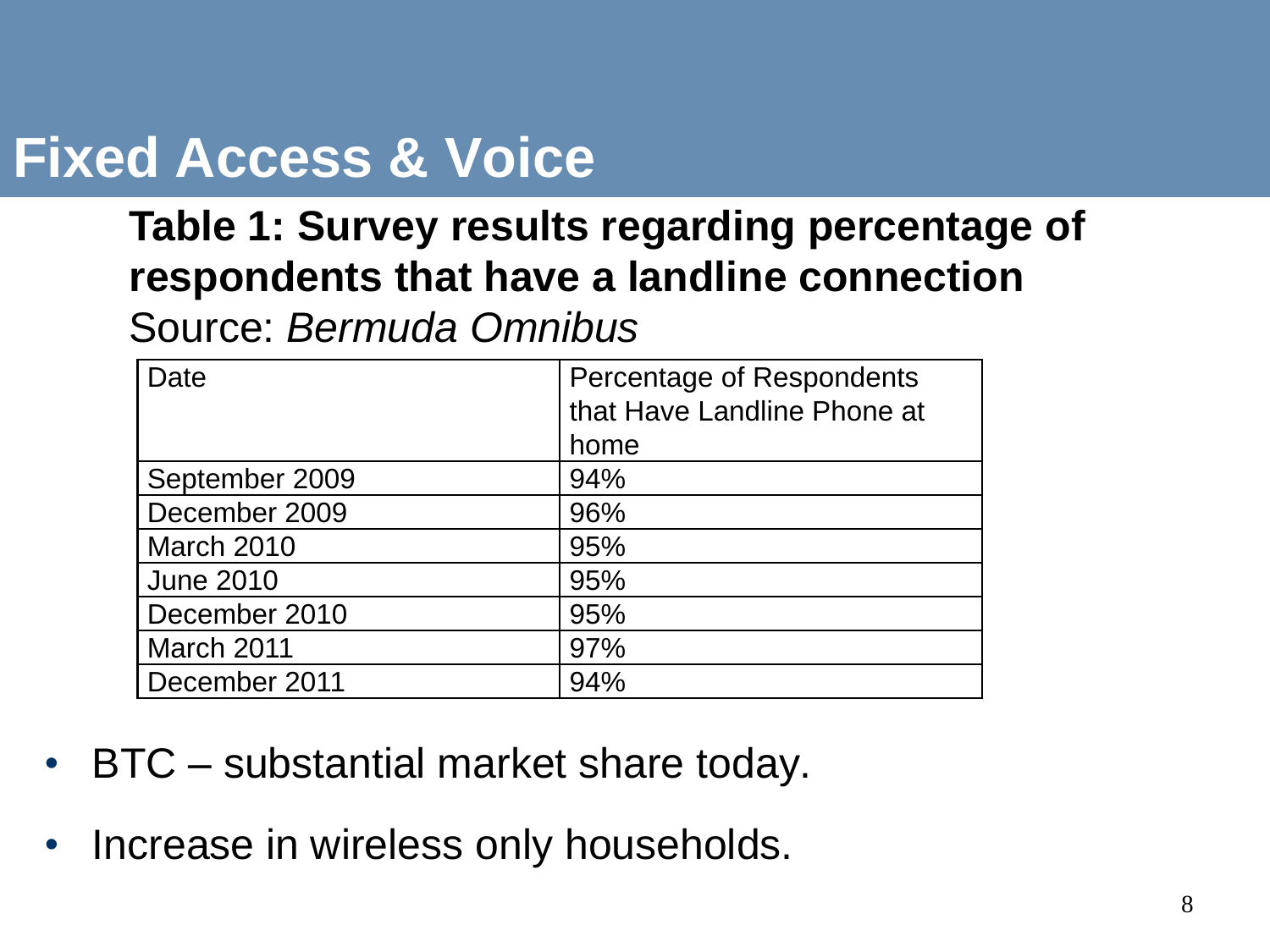# **Fixed Broadband**

- Different technologies used by suppliers raises switching costs.
- Broadband take-up very high compared to other nations.
- Performance on speed is not very good. Bermuda ranks 91<sup>st</sup> out of 181 countries for measured download speeds.
- Ranks 63 out of 181 on upload speeds.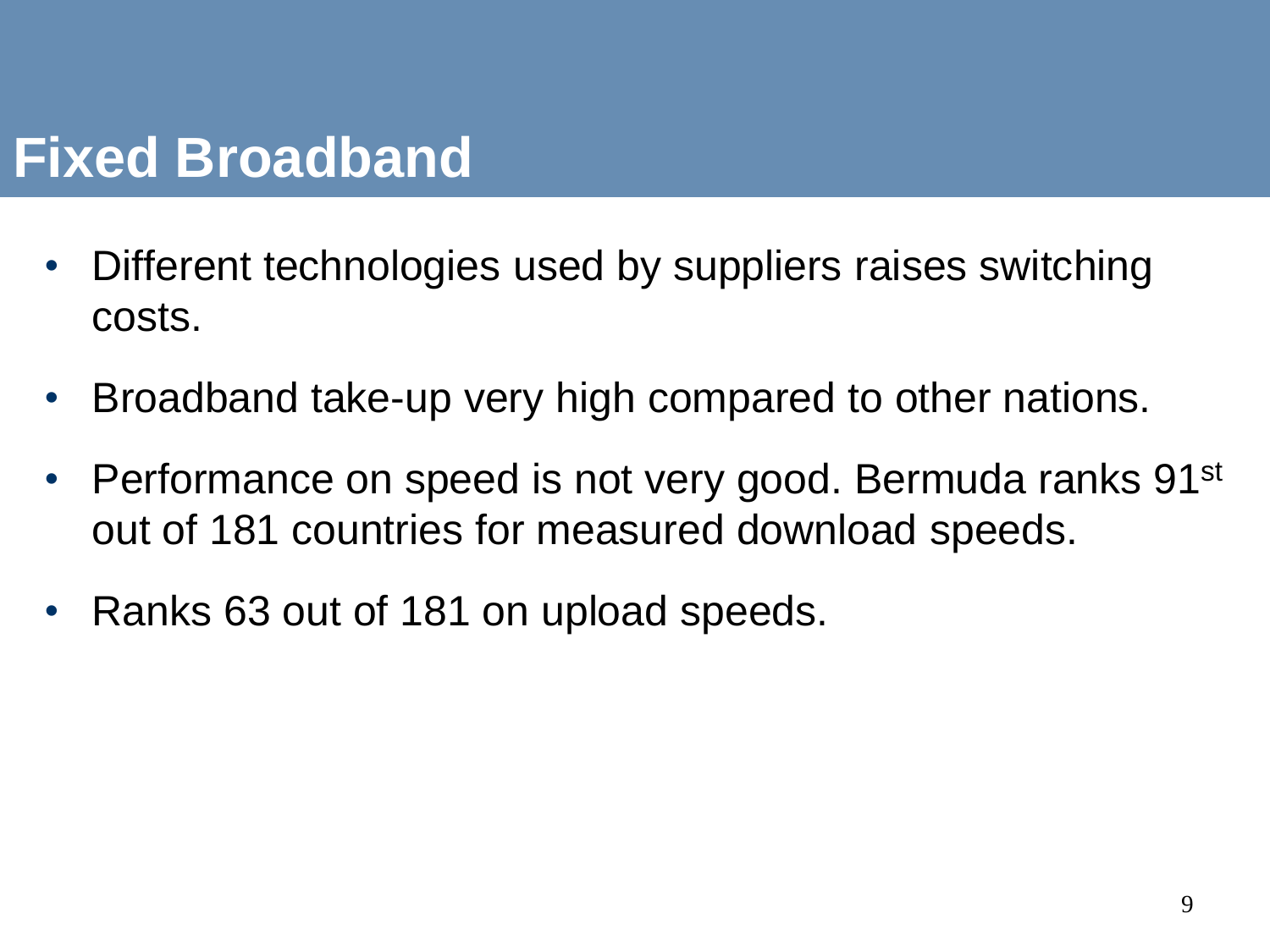# **Fixed Broadband**

#### **Table 1: Comparative average download and upload speeds (Kbps)--2012**

| <b>Country</b>     | Avg<br>Avg<br><b>Download</b><br><b>Upload</b><br><b>Speed</b><br><b>Speed</b><br>(Kbps)<br>(Kbps) |          | <b>Download</b><br><b>Rank</b> | <b>Upload</b><br><b>Rank</b> |  |
|--------------------|----------------------------------------------------------------------------------------------------|----------|--------------------------------|------------------------------|--|
| Jersey             | 10,550.86                                                                                          | 3,992.63 | 43                             | 39                           |  |
| Guernsey           | 6,906.61                                                                                           | 708.10   | 61                             | 152                          |  |
| Bermuda            | 4,322.92                                                                                           | 2,471.36 | 91                             | 63                           |  |
| <b>Bahamas</b>     | 3,676.01                                                                                           | 1,685.21 | 100                            | 83                           |  |
| Bahrain            | 3,640.37                                                                                           | 1,211.96 | 101                            | 112                          |  |
| Cayman Islands     | 3,476.51                                                                                           | 1,056.63 | 109                            | 127                          |  |
| British Virgin Is. | 2,415.44                                                                                           | 931.73   | 135                            | 138                          |  |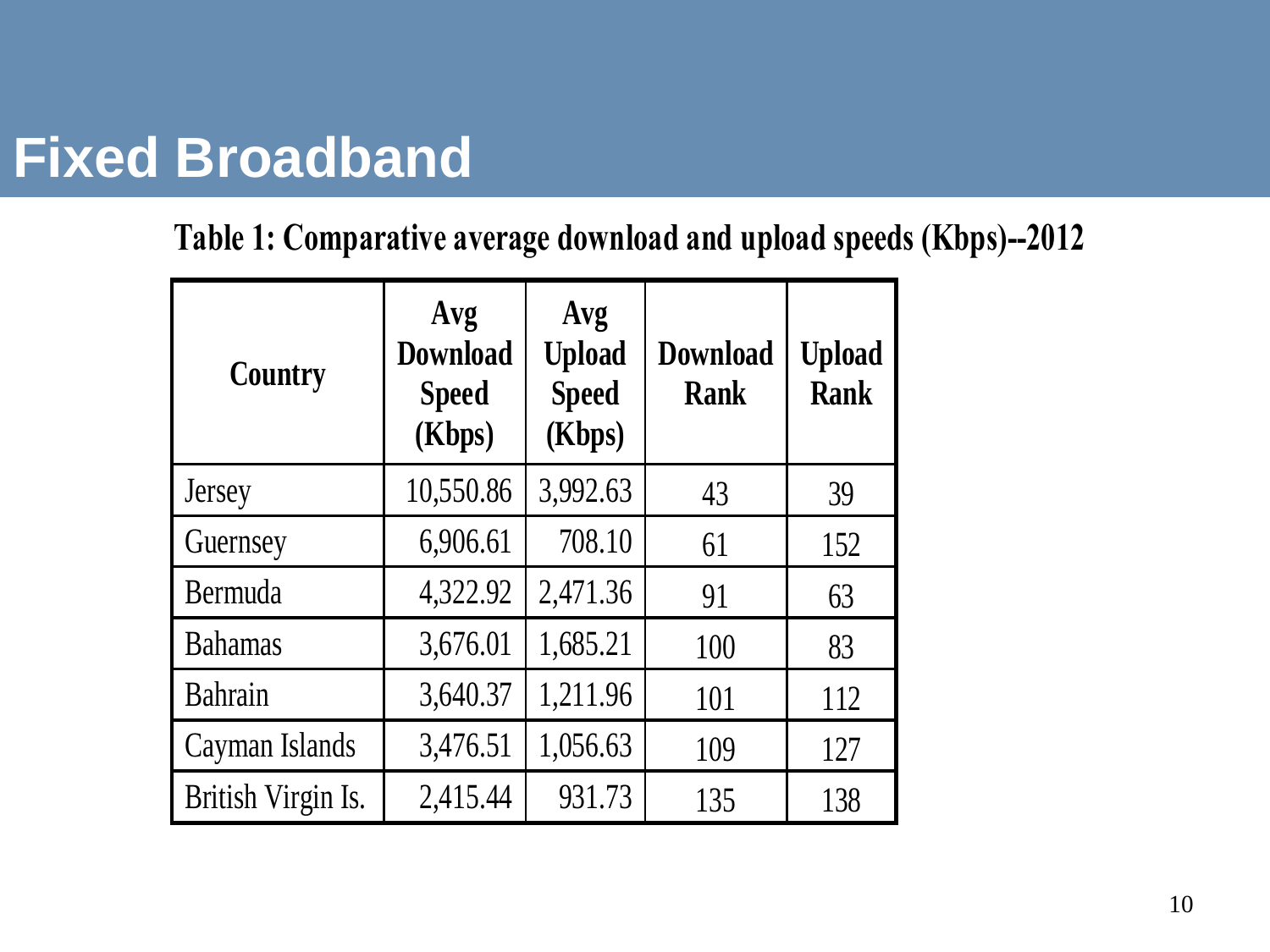# **Comparable Countries**

#### **Comparable Countries**

| <b>Country</b>                | GDP - per<br>capita (PPP)<br>(US\$) | 2010<br>population | 2010<br>population<br>density |  |
|-------------------------------|-------------------------------------|--------------------|-------------------------------|--|
| Bermuda                       | \$69,900                            | 68,679             | 1,272                         |  |
| Jersey                        | \$57,000                            | 94,161             | 812                           |  |
| Guernsey                      | \$44,600                            | 65,068             | 834                           |  |
| Cayman Islands                | \$43,800                            | 51,384             | 195                           |  |
| Bahrain                       | \$40,300                            | 1,214,705          | 1,598                         |  |
| <b>British Virgin Islands</b> | \$38,500                            | 25,383             | 168                           |  |
| <b>Bahamas</b>                | \$28,700                            | 313,312            | 23                            |  |

Source: http://www.indexmundi.com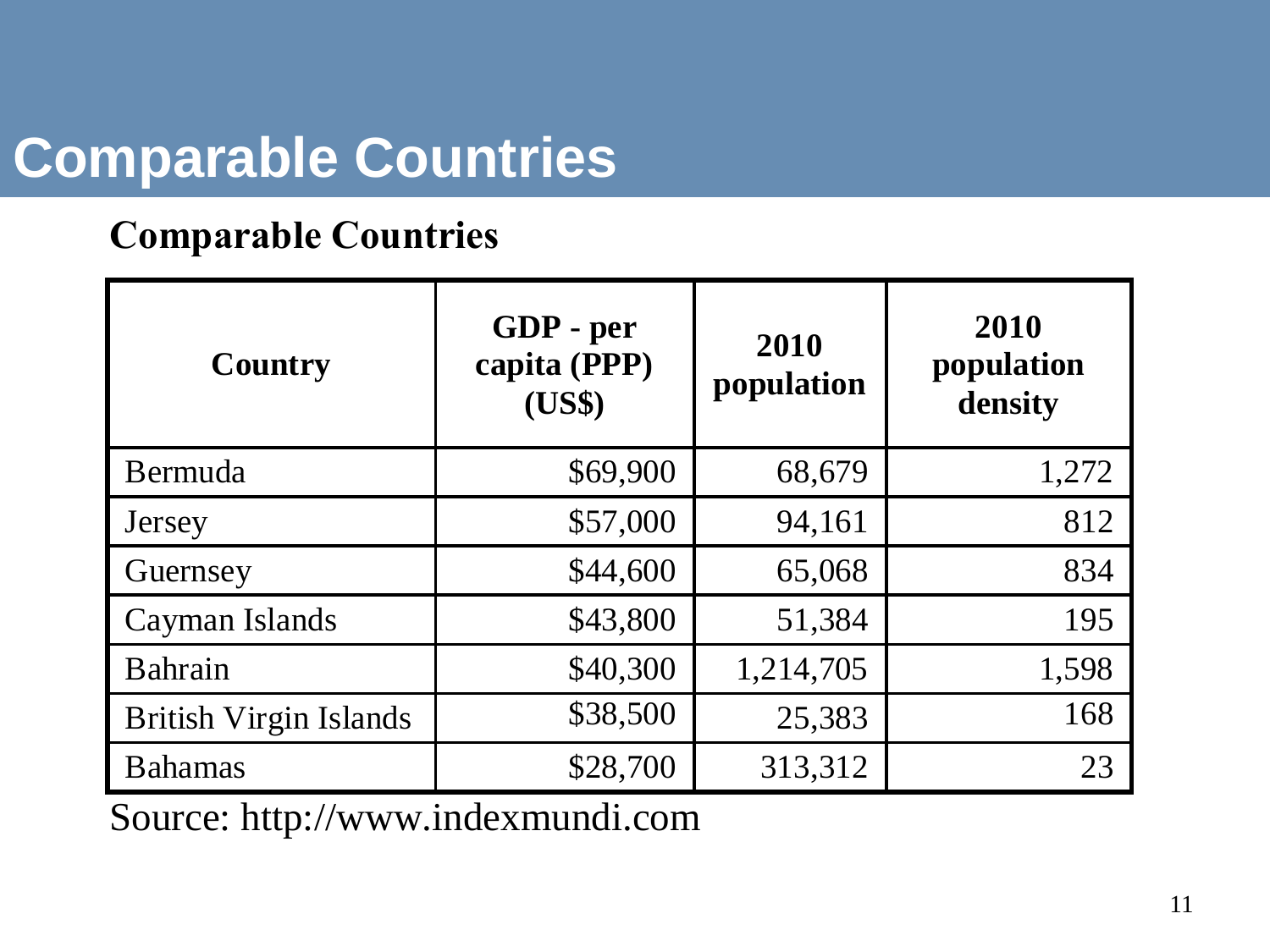#### **Broadband Prices**

#### **Comparative per Mbps prices for 4 Mbps broadband service (current US\$)**

| <b>Country</b>            | <b>Monthly Per</b><br><b>Mbps price</b><br>(Download) |  |  |
|---------------------------|-------------------------------------------------------|--|--|
| Cayman Is.                | \$38.11                                               |  |  |
| Bermuda                   | \$33.74                                               |  |  |
| <b>British Virgin Is.</b> | \$27.25                                               |  |  |
| <b>Baharain</b>           | \$23.19                                               |  |  |
| World avg.                | \$9.47                                                |  |  |
| <b>Bahamas</b>            | \$9.28                                                |  |  |
| Jersey                    | \$7.50                                                |  |  |
| 50 wealthiest countries   | \$5.58                                                |  |  |
| Guernsey                  | \$2.45                                                |  |  |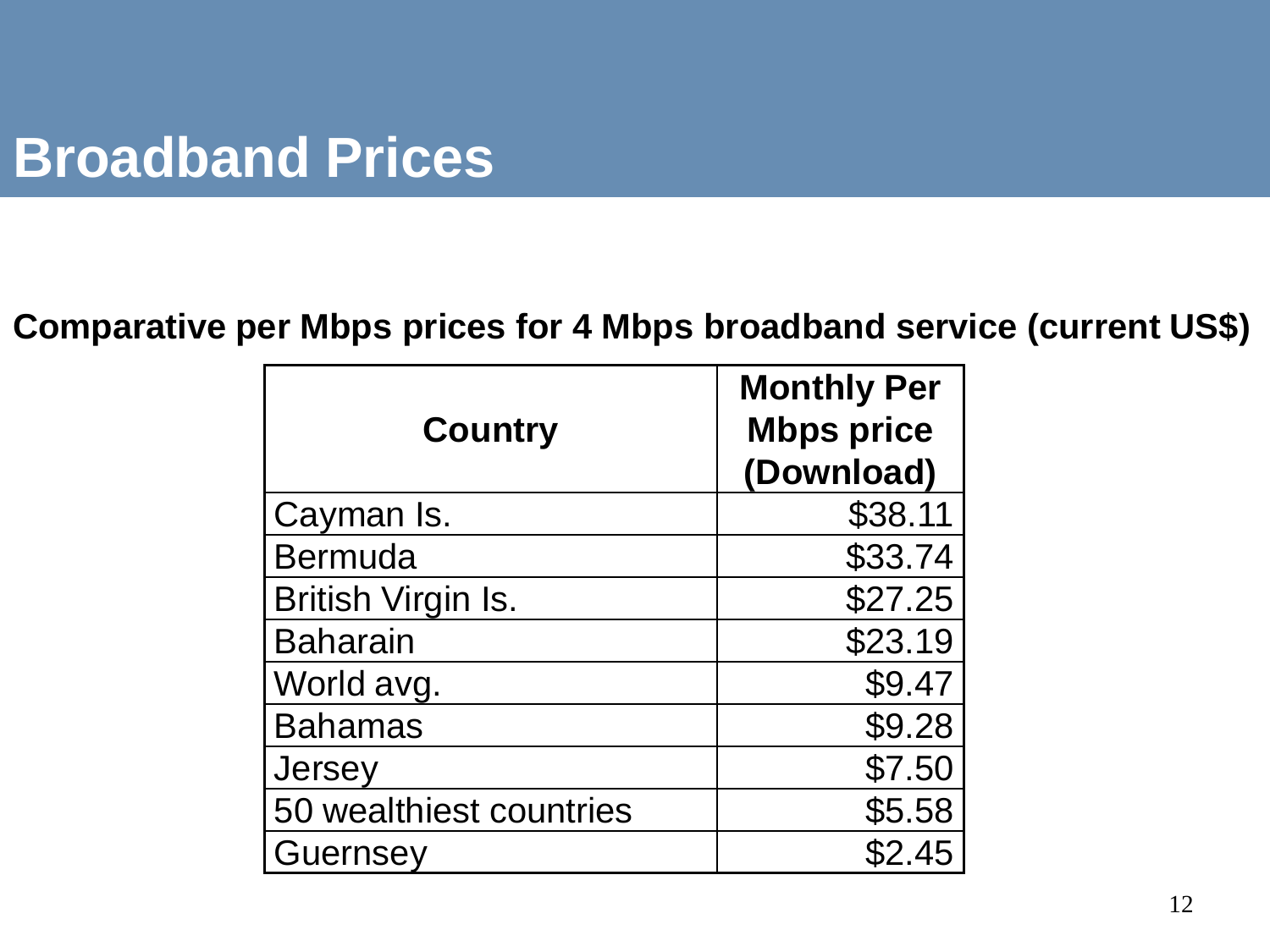### **Mobile Markets**

- Merger of M3 and BDC.
- Entry.
- Earnings.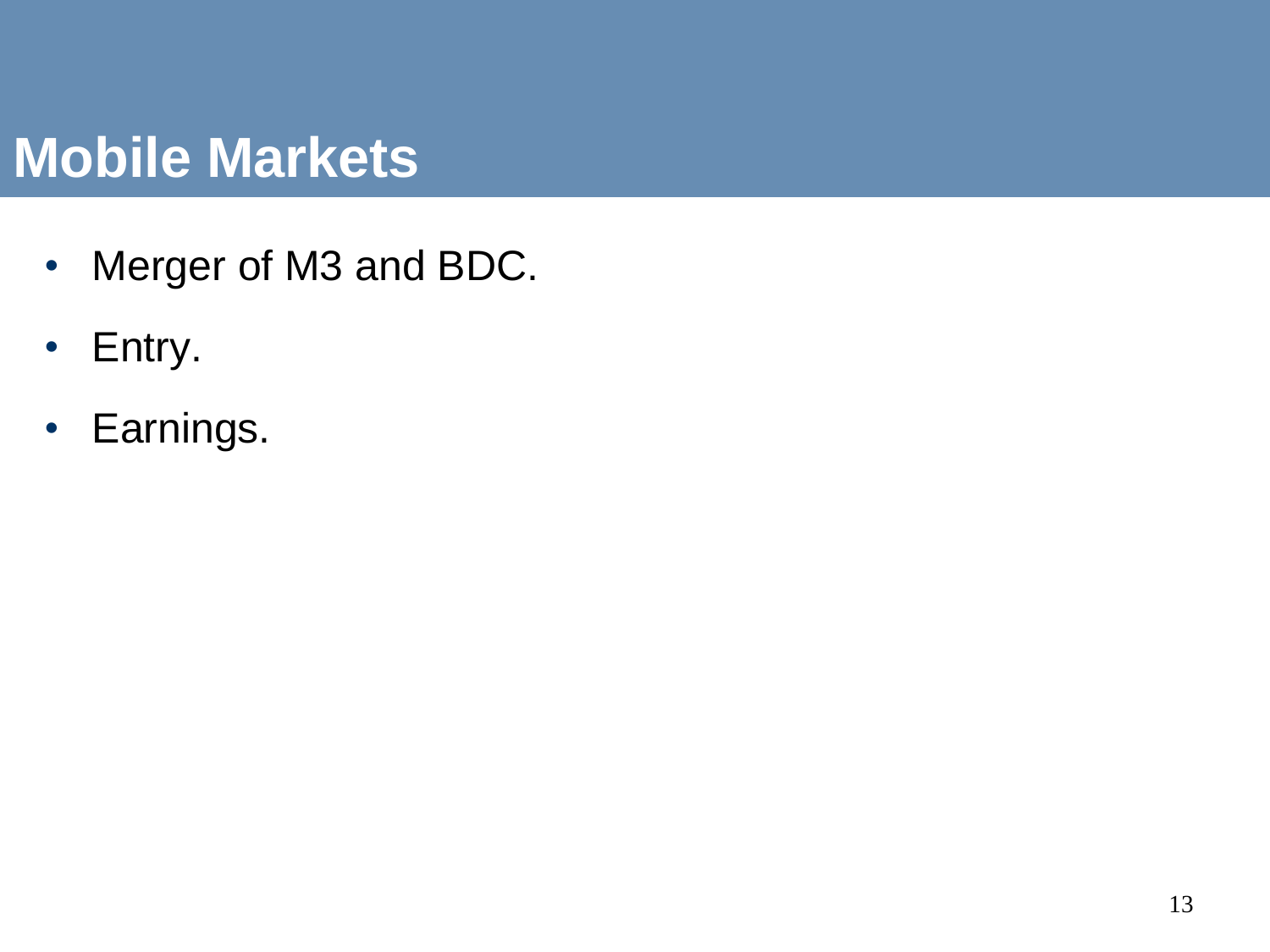# **Mobile markets**

• Comparative entry rate plans--various countries

| Country                             | Plan                  | Monthly<br>Rate | Local<br>Anytime<br><b>Minutes</b> | Local<br>Digicel<br><b>Minutes</b> | Total<br><b>Minutes</b> | <b>Included Text</b><br>Messages | Included<br>Data | capacity<br>price |
|-------------------------------------|-----------------------|-----------------|------------------------------------|------------------------------------|-------------------------|----------------------------------|------------------|-------------------|
| Guernsey                            | Basic 400             | \$38.37         |                                    |                                    | 400                     | 400                              | 10MB             | \$0.10            |
| <b>British</b><br>Virgin<br>Islands | Digicel<br>Select 325 | \$41.00         |                                    |                                    | 325                     | 150                              |                  | \$0.13            |
| Guernsey                            | Smart 400             | \$53.13         |                                    |                                    | 400                     | $400$ /unlimited $^1$            | Unlimited        | \$0.13            |
| Bermuda                             | Digicel 300           | \$51.80         | 100                                | 200                                | 300                     | 100                              |                  | \$0.17            |
| Bermuda                             | <b>CellONE</b><br>300 | \$54.76         | 100                                | 200                                | 300                     | 100                              |                  | \$0.18            |
| Cayman                              | Digicel<br>World 350  | \$85.06         |                                    |                                    | 350                     | 90                               |                  | \$0.24            |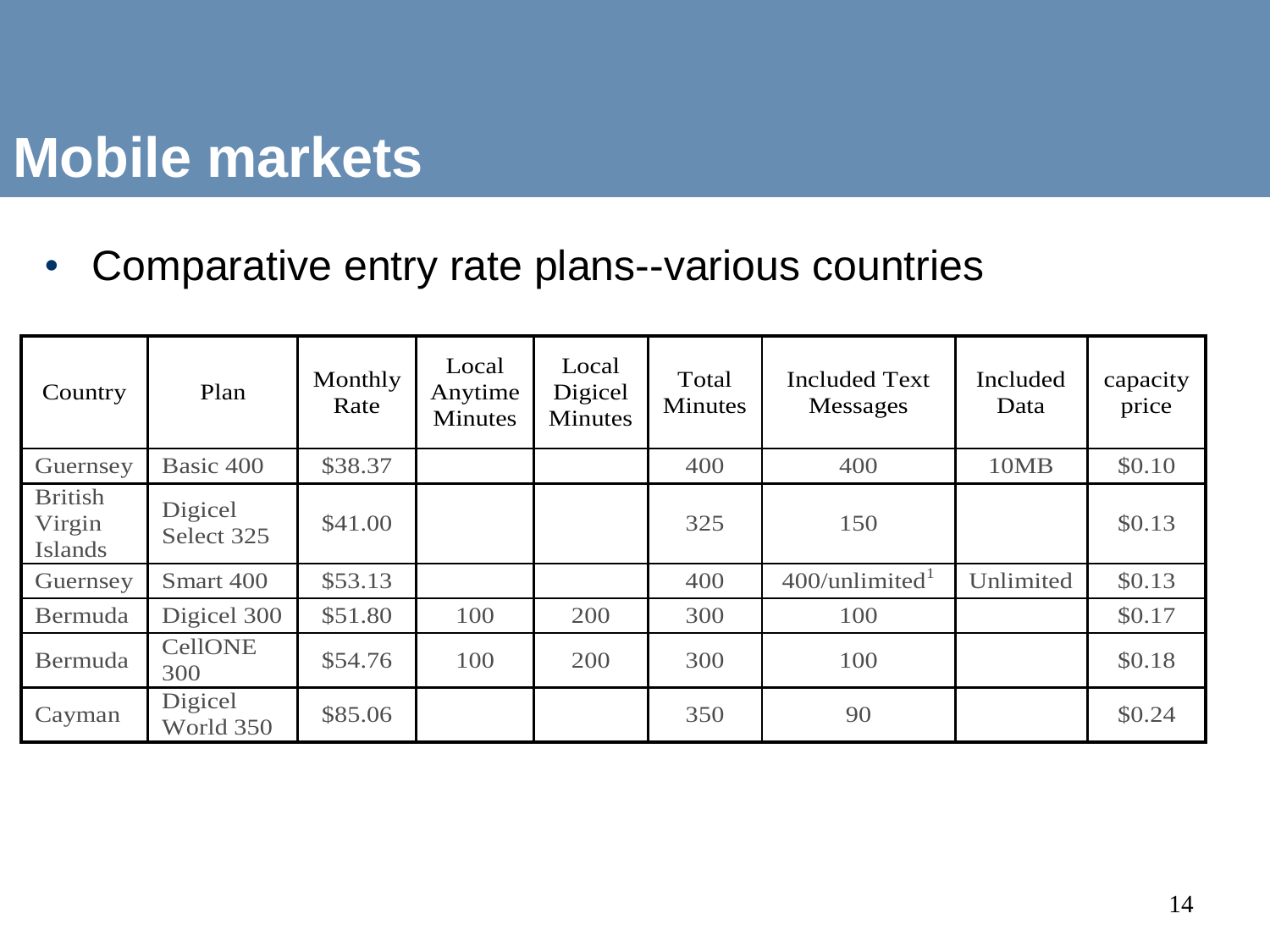### **Mobile Markets**

- For top tier mobile plan customers Bermuda is, by and large, less expensive relative to what is observed in other countries of comparable size.
- Rate-of-return.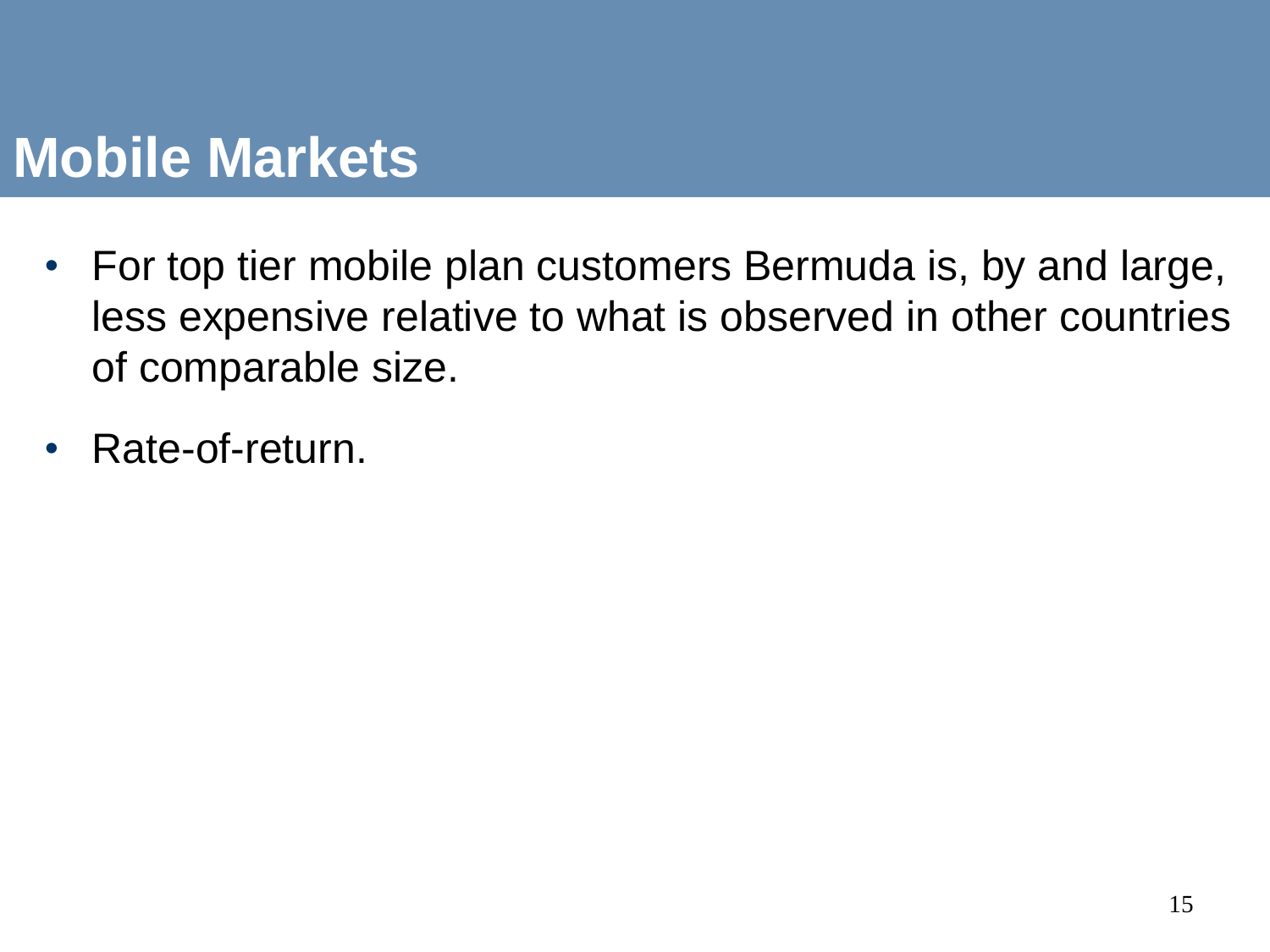#### **Leased Line Services**

- Divide market between slow (<1Mbs) and high-speed (>=1Mbs) leased lines.
- Division reflects Ethernet starting-point.
- At the present time there are four firms supplying these services in Bermuda. These are:
	- $-1.$  BTC;
	- 2. Quantum;
	- 3. North Rock; and,
	- 4. Telecommunications Networks Limited (TNL).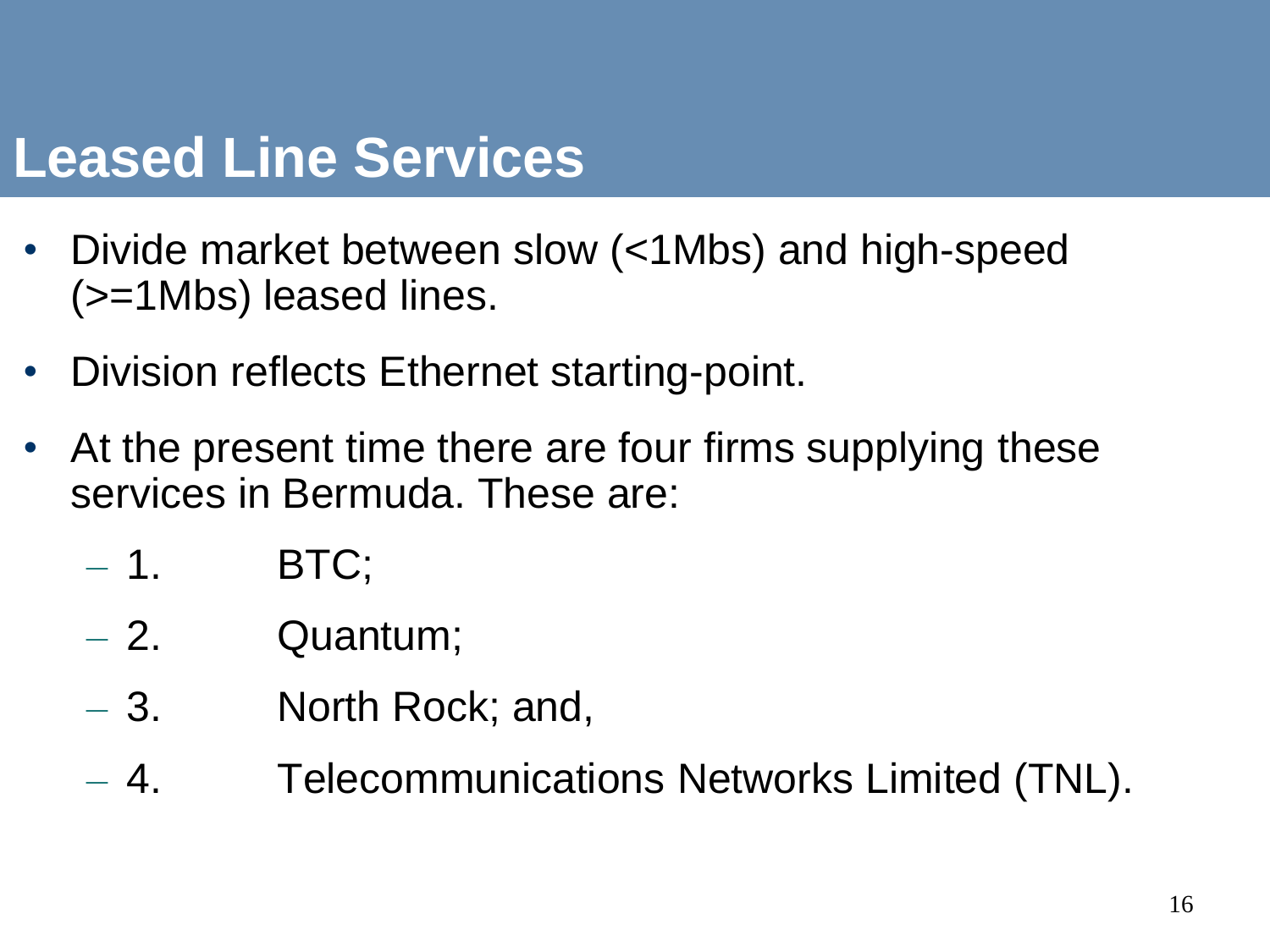#### **Infrastructure Access**

- Poles, ducts, and towers.
- Central Hamilton—more than one owner of ducts.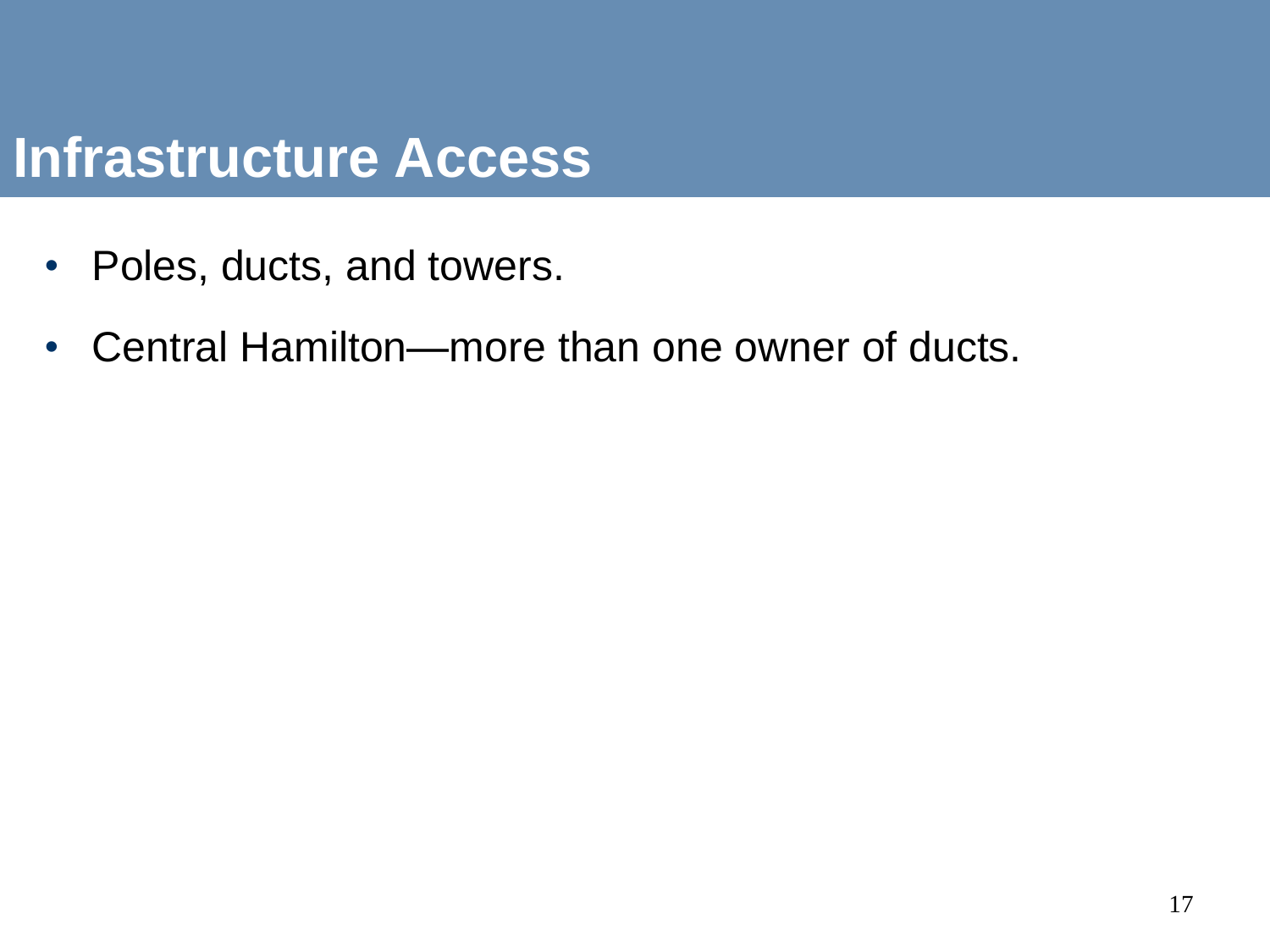# **Subscription Television**

- Shadow areas constrain WOW.
- BCV not serving all of Hamilton.
- Little countervailing buyer power.
- Earnings
- **Entry**